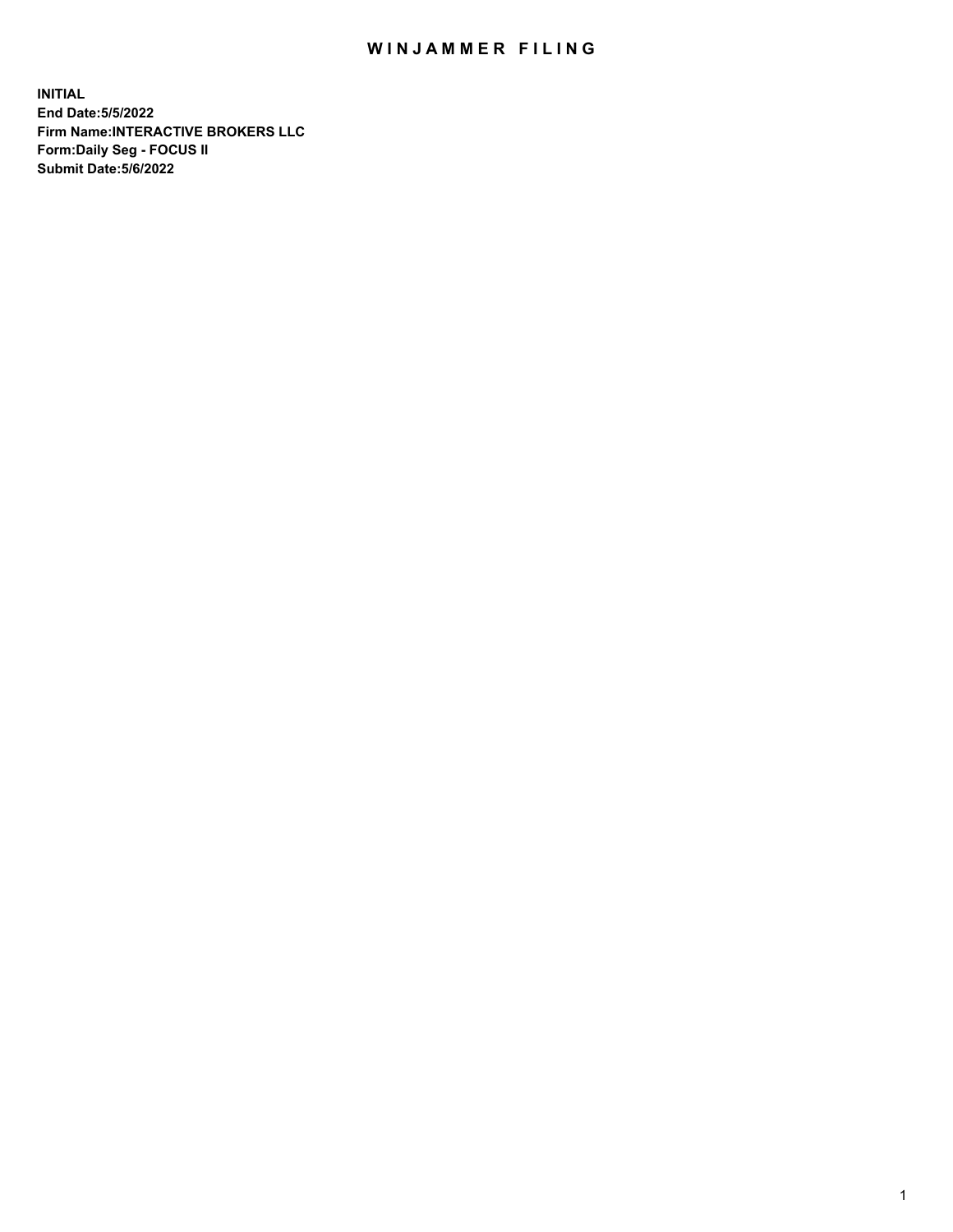**INITIAL End Date:5/5/2022 Firm Name:INTERACTIVE BROKERS LLC Form:Daily Seg - FOCUS II Submit Date:5/6/2022 Daily Segregation - Cover Page**

| Name of Company                                                                                                                                                                                                                                                                                                                | <b>INTERACTIVE BROKERS LLC</b>                                                                  |
|--------------------------------------------------------------------------------------------------------------------------------------------------------------------------------------------------------------------------------------------------------------------------------------------------------------------------------|-------------------------------------------------------------------------------------------------|
| <b>Contact Name</b>                                                                                                                                                                                                                                                                                                            | James Menicucci                                                                                 |
| <b>Contact Phone Number</b>                                                                                                                                                                                                                                                                                                    | 203-618-8085                                                                                    |
| <b>Contact Email Address</b>                                                                                                                                                                                                                                                                                                   | jmenicucci@interactivebrokers.c<br>om                                                           |
| FCM's Customer Segregated Funds Residual Interest Target (choose one):<br>a. Minimum dollar amount: : or<br>b. Minimum percentage of customer segregated funds required:% ; or<br>c. Dollar amount range between: and; or<br>d. Percentage range of customer segregated funds required between:% and%.                         | $\overline{\mathbf{0}}$<br>$\overline{\mathbf{0}}$<br>155,000,000 245,000,000<br>0 <sub>0</sub> |
| FCM's Customer Secured Amount Funds Residual Interest Target (choose one):<br>a. Minimum dollar amount: ; or<br>b. Minimum percentage of customer secured funds required:% ; or<br>c. Dollar amount range between: and; or<br>d. Percentage range of customer secured funds required between:% and%.                           | $\frac{0}{0}$<br>80,000,000 120,000,000<br>00                                                   |
| FCM's Cleared Swaps Customer Collateral Residual Interest Target (choose one):<br>a. Minimum dollar amount: ; or<br>b. Minimum percentage of cleared swaps customer collateral required:% ; or<br>c. Dollar amount range between: and; or<br>d. Percentage range of cleared swaps customer collateral required between:% and%. | $\overline{\mathbf{0}}$<br>$\underline{\mathbf{0}}$<br>0 <sub>0</sub><br>0 <sub>0</sub>         |

Attach supporting documents CH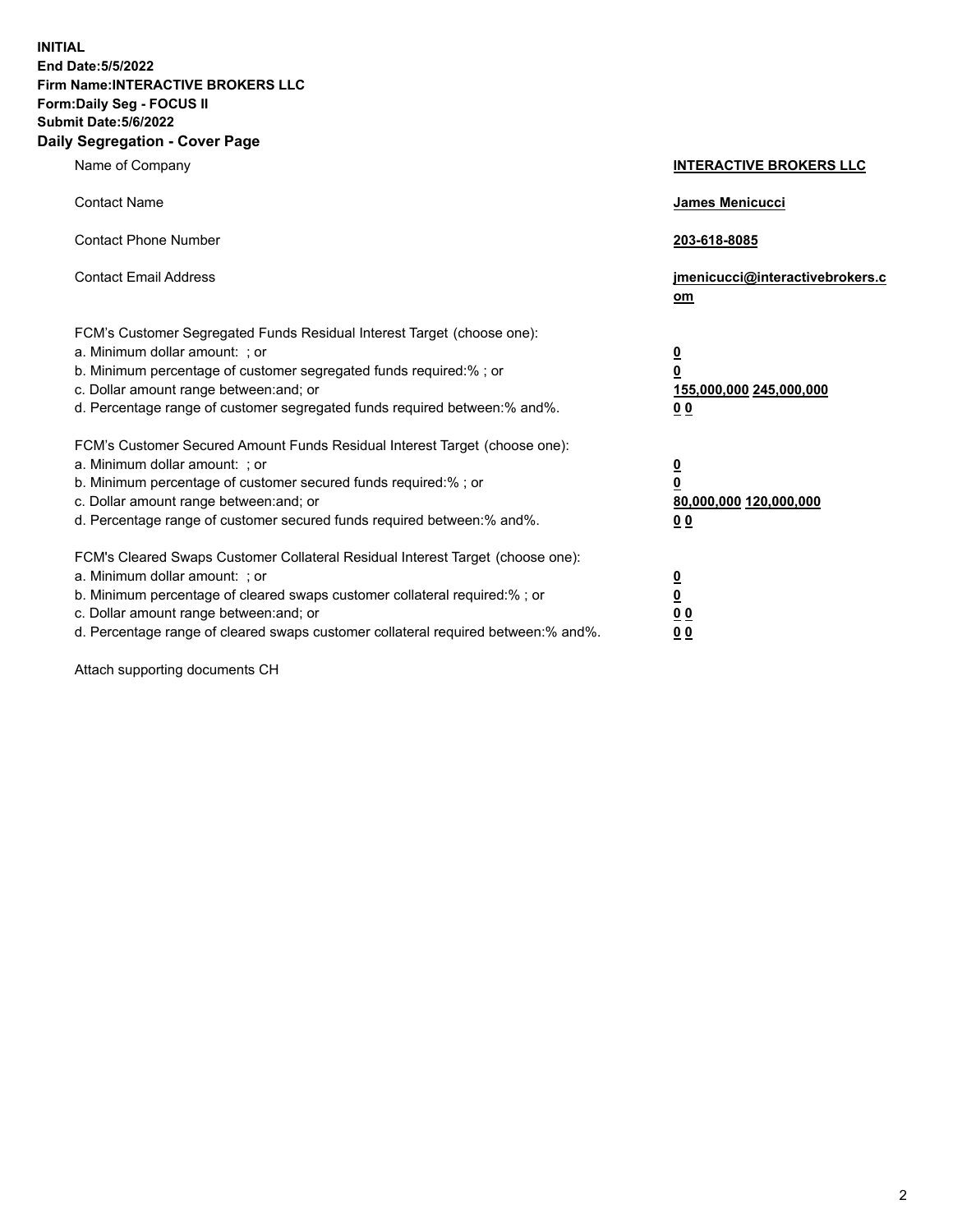## **INITIAL End Date:5/5/2022 Firm Name:INTERACTIVE BROKERS LLC Form:Daily Seg - FOCUS II Submit Date:5/6/2022 Daily Segregation - Secured Amounts**

|     | Foreign Futures and Foreign Options Secured Amounts                                         |                                                 |
|-----|---------------------------------------------------------------------------------------------|-------------------------------------------------|
|     | Amount required to be set aside pursuant to law, rule or regulation of a foreign            | $0$ [7305]                                      |
|     | government or a rule of a self-regulatory organization authorized thereunder                |                                                 |
| 1.  | Net ledger balance - Foreign Futures and Foreign Option Trading - All Customers             |                                                 |
|     | A. Cash                                                                                     | 555,870,320 [7315]                              |
|     | B. Securities (at market)                                                                   | $0$ [7317]                                      |
| 2.  | Net unrealized profit (loss) in open futures contracts traded on a foreign board of trade   | 18,977,095 [7325]                               |
| 3.  | Exchange traded options                                                                     |                                                 |
|     | a. Market value of open option contracts purchased on a foreign board of trade              | 144,027 [7335]                                  |
|     | b. Market value of open contracts granted (sold) on a foreign board of trade                | -17,772 <sup>[7337]</sup>                       |
| 4.  | Net equity (deficit) (add lines 1. 2. and 3.)                                               | 574,973,670 [7345]                              |
| 5.  | Account liquidating to a deficit and account with a debit balances - gross amount           | 3,220 [7351]                                    |
|     | Less: amount offset by customer owned securities                                            | 0 [7352] 3,220 [7354]                           |
| 6.  | Amount required to be set aside as the secured amount - Net Liquidating Equity              | 574,976,890 [7355]                              |
|     | Method (add lines 4 and 5)                                                                  |                                                 |
| 7.  | Greater of amount required to be set aside pursuant to foreign jurisdiction (above) or line | 574,976,890 [7360]                              |
|     | 6.                                                                                          |                                                 |
| 1.  | FUNDS DEPOSITED IN SEPARATE REGULATION 30.7 ACCOUNTS<br>Cash in banks                       |                                                 |
|     | A. Banks located in the United States                                                       |                                                 |
|     | B. Other banks qualified under Regulation 30.7                                              | 53,696,455 [7500]                               |
| 2.  | Securities                                                                                  | 0 [7520] 53,696,455 [7530]                      |
|     | A. In safekeeping with banks located in the United States                                   | 428,820,095 [7540]                              |
|     | B. In safekeeping with other banks qualified under Regulation 30.7                          | 0 [7560] 428,820,095 [7570]                     |
| 3.  | Equities with registered futures commission merchants                                       |                                                 |
|     | A. Cash                                                                                     | $0$ [7580]                                      |
|     | <b>B.</b> Securities                                                                        | $0$ [7590]                                      |
|     | C. Unrealized gain (loss) on open futures contracts                                         | $0$ [7600]                                      |
|     | D. Value of long option contracts                                                           | $0$ [7610]                                      |
|     | E. Value of short option contracts                                                          | 0 [7615] 0 [7620]                               |
| 4.  | Amounts held by clearing organizations of foreign boards of trade                           |                                                 |
|     | A. Cash                                                                                     | $0$ [7640]                                      |
|     | <b>B.</b> Securities                                                                        | $0$ [7650]                                      |
|     | C. Amount due to (from) clearing organization - daily variation                             | $0$ [7660]                                      |
|     | D. Value of long option contracts                                                           | $0$ [7670]                                      |
|     | E. Value of short option contracts                                                          | 0 [7675] 0 [7680]                               |
| 5.  | Amounts held by members of foreign boards of trade                                          |                                                 |
|     | A. Cash                                                                                     | 229,924,843 [7700]                              |
|     | <b>B.</b> Securities                                                                        | $0$ [7710]                                      |
|     | C. Unrealized gain (loss) on open futures contracts                                         | -15,274,277 [7720]                              |
|     | D. Value of long option contracts                                                           | 144,027 [7730]                                  |
|     | E. Value of short option contracts                                                          | <u>-17,772</u> [7735] <u>214,776,821</u> [7740] |
| 6.  | Amounts with other depositories designated by a foreign board of trade                      | $0$ [7760]                                      |
| 7.  | Segregated funds on hand                                                                    | $0$ [7765]                                      |
| 8.  | Total funds in separate section 30.7 accounts                                               | 697,293,371 [7770]                              |
| 9.  | Excess (deficiency) Set Aside for Secured Amount (subtract line 7 Secured Statement         | 122,316,481 [7380]                              |
|     | Page 1 from Line 8)                                                                         |                                                 |
| 10. | Management Target Amount for Excess funds in separate section 30.7 accounts                 | 80,000,000 [7780]                               |
| 11. | Excess (deficiency) funds in separate 30.7 accounts over (under) Management Target          | 42,316,481 [7785]                               |
|     |                                                                                             |                                                 |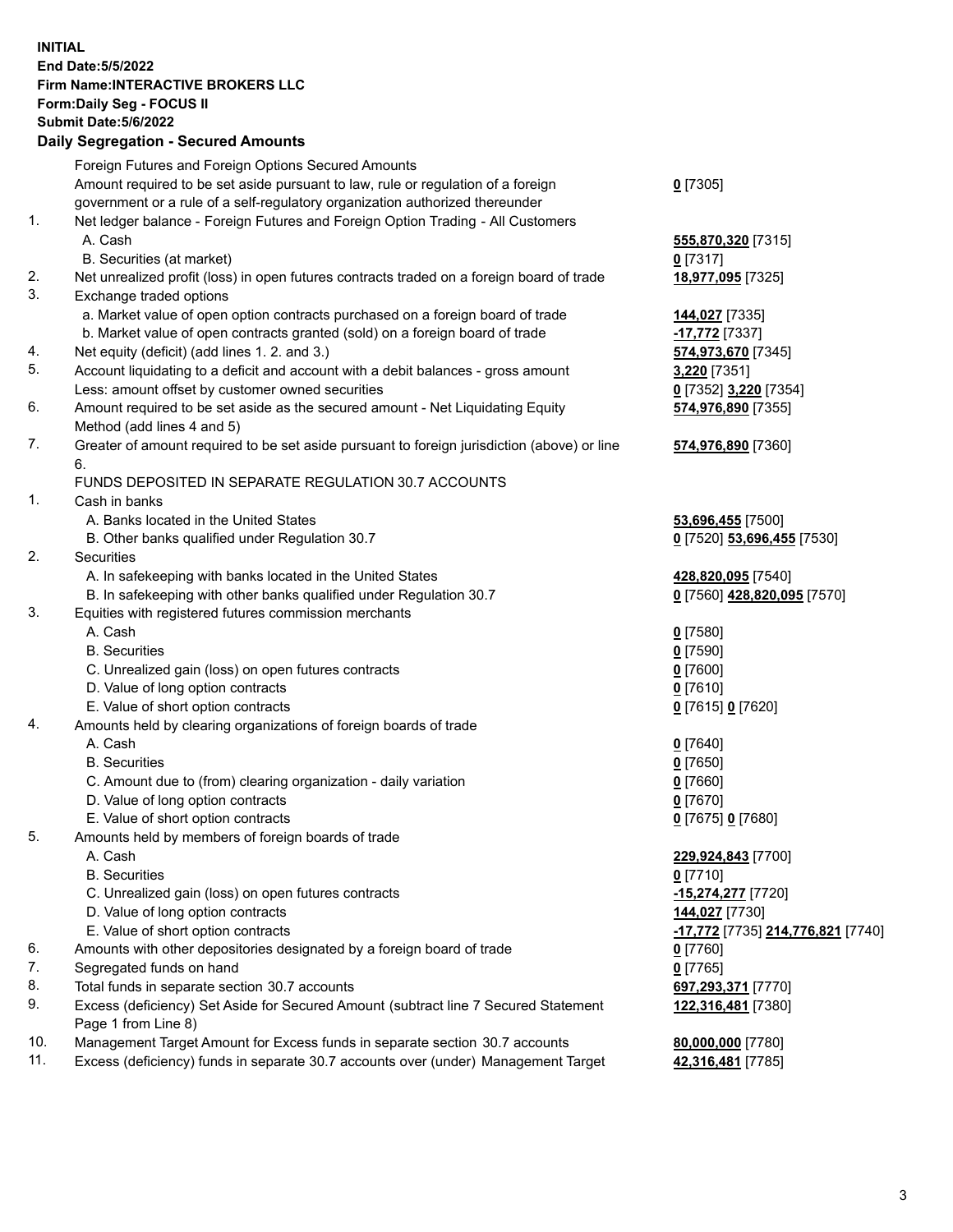**INITIAL End Date:5/5/2022 Firm Name:INTERACTIVE BROKERS LLC Form:Daily Seg - FOCUS II Submit Date:5/6/2022 Daily Segregation - Segregation Statement** SEGREGATION REQUIREMENTS(Section 4d(2) of the CEAct) 1. Net ledger balance A. Cash **8,311,351,529** [7010] B. Securities (at market) **0** [7020] 2. Net unrealized profit (loss) in open futures contracts traded on a contract market **318,821,968** [7030] 3. Exchange traded options A. Add market value of open option contracts purchased on a contract market **1,222,916,941** [7032] B. Deduct market value of open option contracts granted (sold) on a contract market **-998,070,307** [7033] 4. Net equity (deficit) (add lines 1, 2 and 3) **8,855,020,131** [7040] 5. Accounts liquidating to a deficit and accounts with debit balances - gross amount **1,055,877** [7045] Less: amount offset by customer securities **0** [7047] **1,055,877** [7050] 6. Amount required to be segregated (add lines 4 and 5) **8,856,076,008** [7060] FUNDS IN SEGREGATED ACCOUNTS 7. Deposited in segregated funds bank accounts A. Cash **1,177,670,834** [7070] B. Securities representing investments of customers' funds (at market) **5,439,324,150** [7080] C. Securities held for particular customers or option customers in lieu of cash (at market) **0** [7090] 8. Margins on deposit with derivatives clearing organizations of contract markets A. Cash **731,190,409** [7100] B. Securities representing investments of customers' funds (at market) **1,493,535,149** [7110] C. Securities held for particular customers or option customers in lieu of cash (at market) **0** [7120] 9. Net settlement from (to) derivatives clearing organizations of contract markets **-3,153,936** [7130] 10. Exchange traded options A. Value of open long option contracts **1,222,916,941** [7132] B. Value of open short option contracts **-998,069,934** [7133] 11. Net equities with other FCMs A. Net liquidating equity **0** [7140] B. Securities representing investments of customers' funds (at market) **0** [7160] C. Securities held for particular customers or option customers in lieu of cash (at market) **0** [7170] 12. Segregated funds on hand **0** [7150] 13. Total amount in segregation (add lines 7 through 12) **9,063,413,613** [7180] 14. Excess (deficiency) funds in segregation (subtract line 6 from line 13) **207,337,605** [7190] 15. Management Target Amount for Excess funds in segregation **155,000,000** [7194] **52,337,605** [7198]

16. Excess (deficiency) funds in segregation over (under) Management Target Amount Excess

4